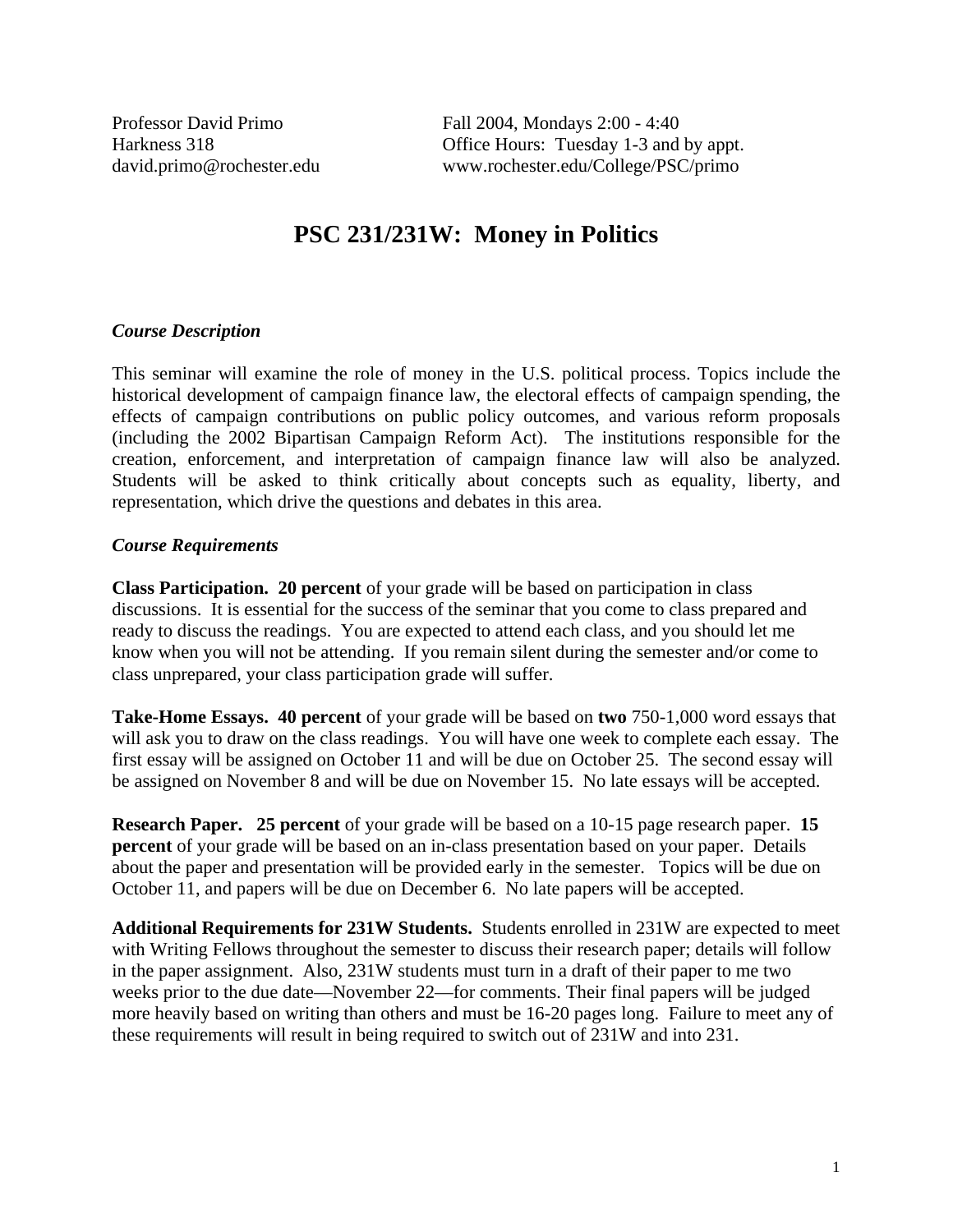## *Readings*

There are three required books for this course; all other readings are available in a course packet available at the copy center in Meliora Hall. When appropriate, I will make available, either online or in class, additional short readings based on ongoing events in campaign finance.

Magleby, David, ed. 2002. *Financing the 2000 Election.* Washington, DC: Brookings Institution Press.

Smith, Bradley A. 2003. *Unfree Speech: The Folly of Campaign Finance Reform*. Princeton, NJ: Princeton University Press.

West, Darrell M., and Burdett A. Loomis. 1999. *The Sound of Money: How Political Interests Get What They Want.* New York: Norton.

#### *Course Website*

http://www.lib.rochester.edu/index.cfm?page=11&searchtype=rcl&TheClass=6538 If this link does not work, go the main library web page, click on course resources, and follow the prompts.

#### *Other Websites of Interest*

Brookings Institution Site on Campaign Finance Reform http://www.brookings.edu/gs/cf/cf\_hp.htm

Campaign & Media Legal Center Site on the BCRA Case http://www.campaignlegalcenter.org/BCRA.html

Center for Responsive Politics Money Data http://www.opensecrets.org/

Campaign Finance Institute http://www.cfinst.org/

Money Data http://www.politicalmoneyline.com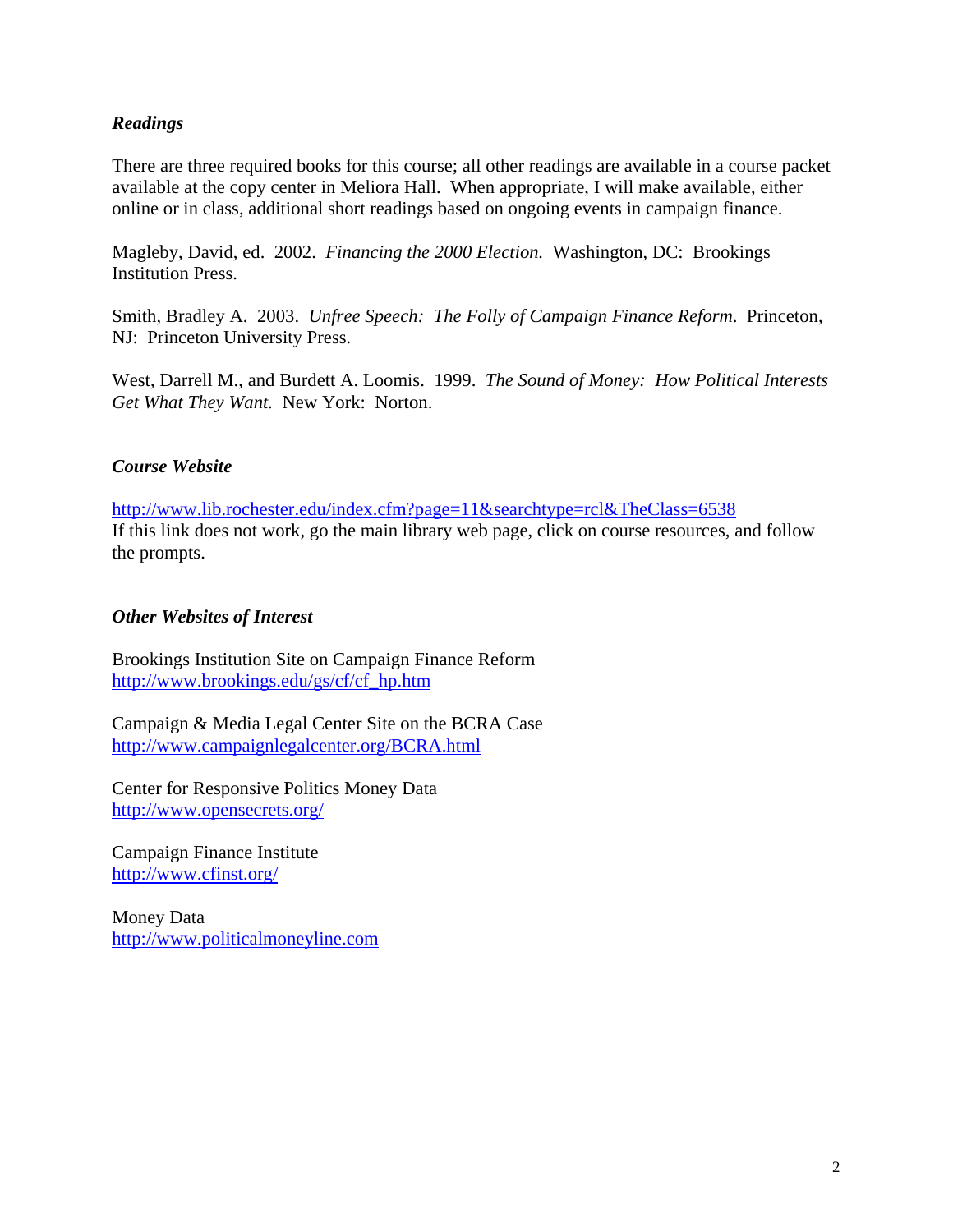# **September 13: Introduction and Overview**

# **September 20: Federal Campaign Finance Law, Past and Present; Liberty vs. Equality**

- Malbin, Michael J. 2003. "Thinking About Reform." In *Life After Reform*, ed. Michael J. Malbin. Washington, DC: Rowman & Littlefield, pp. 3-20.
- Corrado, Anthony. 2003. "The Legislative Odyssey of BCRA." In *Life After Reform*, ed. Michael J. Malbin. Washington, DC: Rowman & Littlefield, pp. 21-39.
- Excerpt from Potter, Trevor. 2003. "The Current State of Campaign Finance Law." (Note: Potter's analysis of *McConnell* summarizes the appeals court decision, not the Supreme Court decision.)
- Briffault, Richard. 2004. "*McConnell v. FEC* and the Transformation of Campaign Finance Law." *Election Law Journal* 3:147-176.
- Smith, chs.  $1-2, 6, 8$ .
- Dworkin, Ronald. 1996. "The Curse of American Politics." *New York Review of Books* 43(16):19-24.
- Thompson, Dennis F. 2002. *Just Elections*. Chicago: University of Chicago Press, pp. 104-118.

# **September 27: Congressional Elections I: Overview**

- Jacobson, Gary. 2004. *The Politics of Congressional Elections*, 6<sup>th</sup> ed. New York: Pearson Longman, pp. 5-104.
- Herrnson, Paul S., and Kelly D. Patterson. 2002. "Financing the 2000 Congressional Elections." In *Financing the 2000 Election*, ed. David B. Magleby. Washington, DC: Brookings Institution Press, pp. 106-132.
- Cigler, Allan J. 2002. "Interest Groups and Financing the 2000 Elections." In *Financing the 2000 Election*, ed. David B. Magleby. Washington, DC: Brookings Institution Press, pp. 163-187.
- Ansolabehere, Stephen, Alan S. Gerber, and James M. Snyder, Jr. 2001. "Does TV Advertising Explain the Rise of Campaign Spending?" Working Paper.

## **October 4: Congressional Elections II: Does Money Matter?**

- Levitt, Steven D. 1994. "Using Repeat Challengers to Estimate the Effect of Campaign Spending on Election Outcomes in the U.S. House." *Journal of Political Economy*  102(4):777-798.
- Goodliffe, Jay. 2001. "The Effect of War Chests on Challenger Entry in U.S. House Elections." *American Journal of Political Science* 45(4):830-844.
- Milyo, Jeffrey, and Timothy Groseclose. 1999. "The Electoral Effects of Incumbent Wealth." *Journal of Law and Economics* 42(2):699-722.
- Stratmann, Thomas. 2004. "How Prices Matter in Politics: The Returns to Campaign Advertising." Working Paper.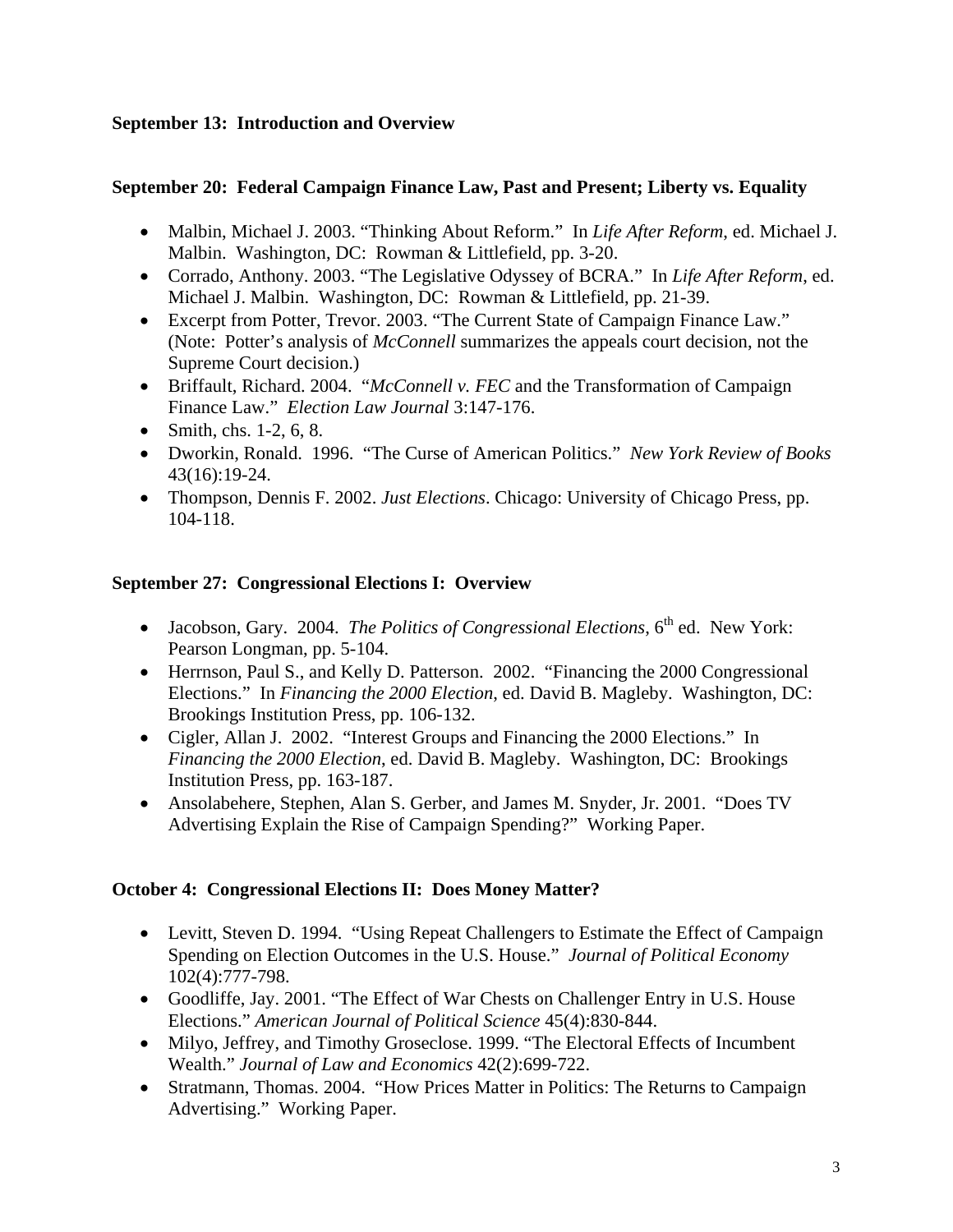## **October 11: Presidential Elections**

- **First Take-Home Essay Handed Out; Paper Topics Due**
- Wildavsky, Aaron, and Nelson W. Polsby. 2004. *Presidential Elections*. 11<sup>th</sup> edition. New York: Chatham House, ch. 3.
- Green, John C., and Nathan S. Bigelow. 2002. "The 2000 Presidential Nominations: The Costs of Innovation." In *Financing the 2000 Election*, ed. David B. Magleby. Washington, DC: Brookings Institution Press, pp. 49-78.
- Corrado, Anthony. 2002. "Financing the 2000 Presidential General Election." In *Financing the 2000 Election*, ed. David B. Magleby. Washington, DC: Brookings Institution Press, pp. 79-105.
- Corrado, Anthony. 2000. *Campaign Finance Reform*. New York: Century Foundation Press, ch. 5.
- Green, John C., and Anthony Corrado. 2003. "The Impact of BCRA on Presidential Campaign Finance." In *Life After Reform*, ed. Michael J. Malbin. Washington, DC: Rowman & Littlefield, pp. 175-197.
- Campaign Finance Institute. 2003. *Participation, Competition, Engagement.* Washington, DC: Campaign Finance Institute, Executive Summary.

## **October 25: Does Money Influence Policy Outcomes? I**

- **First Take-Home Essay Due at 2 PM**
- West and Loomis (all)
- Hall, Richard L., and Frank W. Wayman. 1990. "Buying Time: Moneyed Interests and the Mobilization of Bias in Congressional Committees." *American Political Science Review* 84:797-820.

## **November 1: Does Money Influence Policy Outcomes? II**

- Ansolabehere, Stephen, John M. de Figueiredo, and James M. Snyder, Jr. 2003. "Why is There So Little Money in U.S. Politics?" *Journal of Economic Perspectives* 17:105-130.
- Wright, John R. 1990. "Contributions, Lobbying, and Committee Voting in the U.S. House of Representatives." *American Political Science Review* 84(2):417-438
- Milyo, Jeff, David Primo, and Timothy Groseclose. 2000. "Corporate PAC Campaign Contributions in Perspective." *Business and Politics* 2:75-88.
- Kersh, Rogan. 2003. "To Donate or Not to Donate." Working Paper.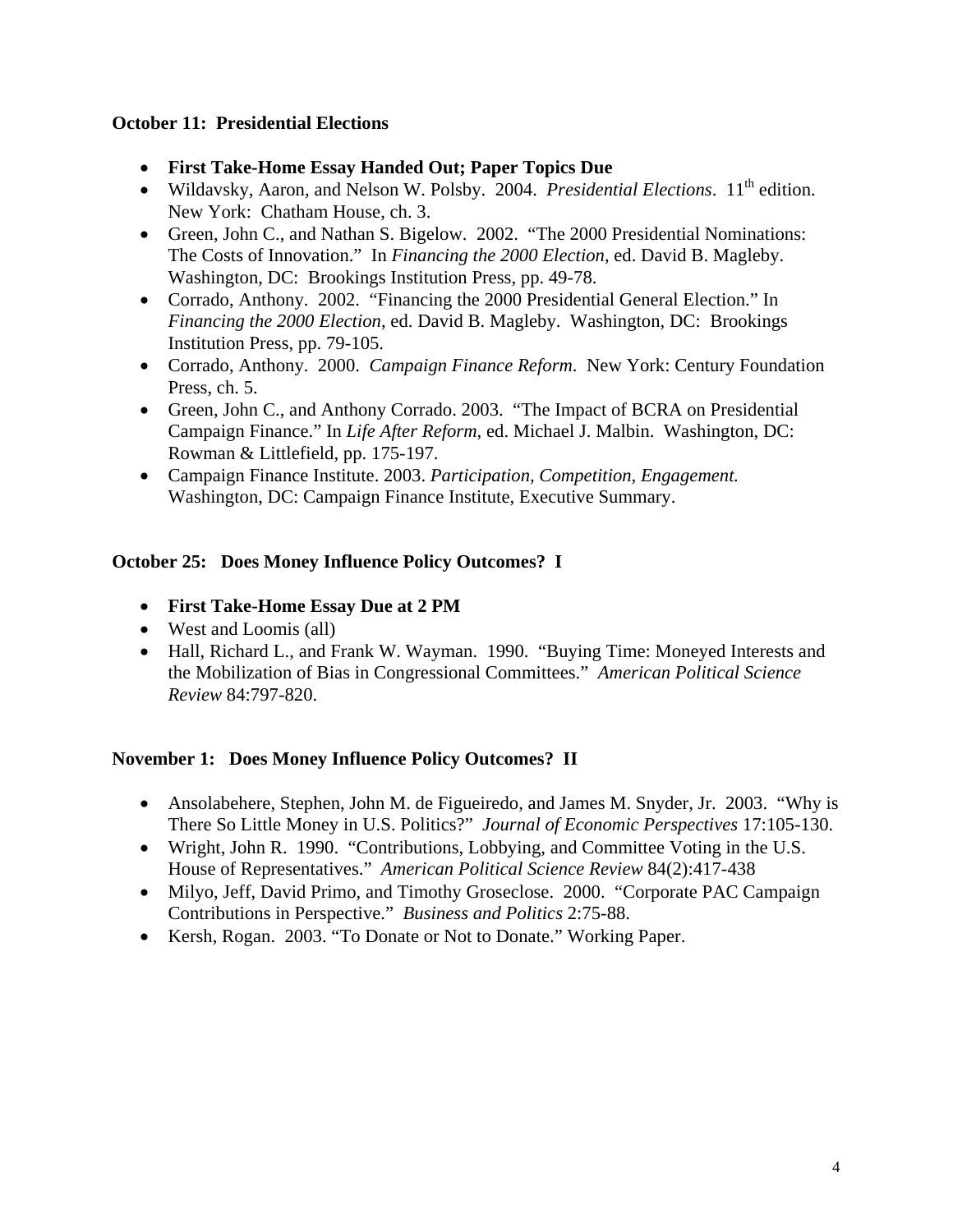#### **November 8: Public Opinion and the Mass Media**

- **Second Take-Home Essay Handed Out**
- Selection from *Inside the Campaign Finance Battle* (pp. 257-296)
- Coleman, John J., and Paul F. Manna. 2000. "Congressional Campaign Spending and the Quality of Democracy." *Journal of Politics* 62(3):757-789.
- Milyo, Jeff, and David Primo. 2003. "Campaign Finance and Political Efficacy: Evidence From the States." Working Paper.
- Ansolabehere, Stephen, Erik C. Snowberg, and James M. Snyder, Jr. 2004. "Unrepresentative Information: The Case of Newspaper Reporting on Campaign Finance." Working Paper.

#### **November 15: The U.S. States**

- **Second Take-Home Essay Due at 2 PM**
- Gross, Donald A. and Robert K. Goidel. 2003. *The States of Campaign Finance Reform*. Columbus: Ohio State University Press, ch. 1.
- Gierzynski, Anthony. 2002. "Financing Gubernatorial and State Legislative Elections." In *Financing the 2000 Election*, ed. David B. Magleby. Washington: Brookings Institution Press, pp. 188-212.
- Malbin, Michael J., and Thomas L. Gais. 1998. *The Day After Reform*. Albany, NY: Rockefeller Institute Press, ch. 2.
- Stratmann, Thomas. 2002. "Contribution Limits and Competitiveness: An Analysis of How State Campaign Finance Laws Affect Challengers and Incumbents." October 2002, U.S. PIRG Education Fund.

## **November 22: Campaign Finance and the Impact of BCRA**

- Reread discussions of BCRA and *McConnell* decision from the first week
- McCain, John. 2004. "Reclaiming Our Democracy: The Way Forward." *Election Law Journal* 3:115-121.
- McConnell, Mitch. 2004. "The Future Is Now." *Election Law Journal* 3:123-125.
- Malbin, Michael J. 2004. "Political Parties Under the Post-*McConnell* Bipartisan Campaign Reform Act." *Election Law Journal* 3:177-191.
- Other readings, based on ongoing events, to be distributed